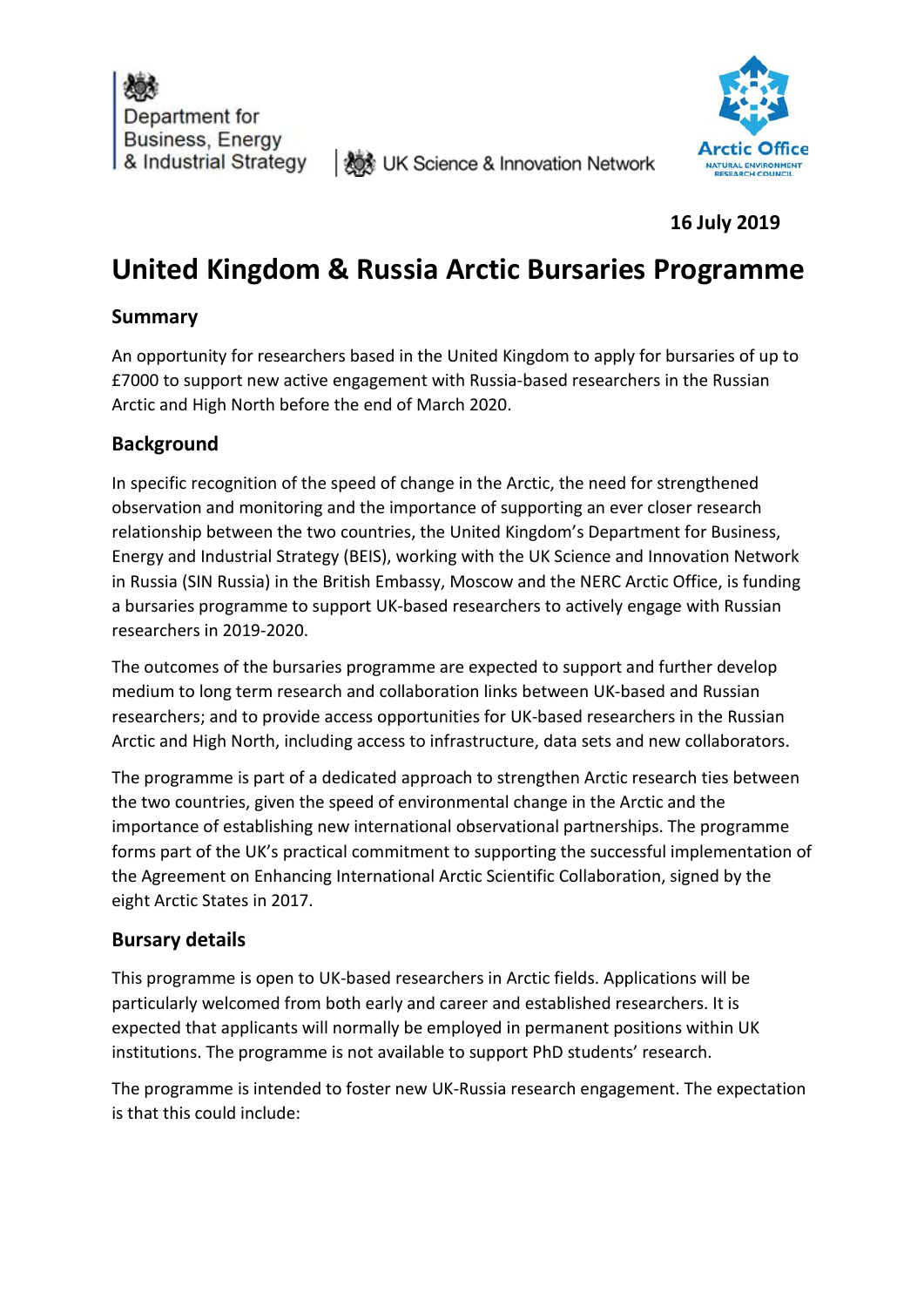- establishing connections with new potential research partners; identifying suitable new field sites and not widely-accessible field stations; developing the potential for new UK-Russia researcher groups;
- visiting university and other research centre-operated facilities for the purpose of building connections, establishing access and mutual confidence building.
- exchanging information and learning about Arctic research processes, techniques and approaches in both countries with a clear view to future research collaboration.
- practical fieldwork and associated research, including small-scale laboratory work as required, including gathering of samples/data;

The programme will not generally be available to support existing UK-Russia joint research projects, but will focus on new collaborations. Researchers who are already in receipt of funding for such collaborations should clearly identify this in their application and the reasons why their Bursary application provides additional value and develops new partnerships.

Eligible costs can include: travel in Russia and the UK, accommodation and subsistence, visa applications and related costs, purchasing/hire/use of special equipment, logistics and shipping costs, specific training and permit/access costs. All salary costs and associated costs, such as allowances and insurance, will not be eligible. Conference costs are unlikely to be eligible unless there are specific and dedicated links.. Proposals will normally be for one or two UK-based researchers, unless exceptional circumstances apply. Applications should not exceed £7,000 in total. Applications for smaller amounts than the maximum are welcome and encouraged. All costs will be funded at 100 per cent.

Applications must be accompanied by a letter from a Russian researcher confirming their agreement to participate in the outlined programme, as well as their ability and experience in supporting visa applications, in particular by providing official visa invitations. In the event of a successful application it will be the responsibility of the applicant to obtain all necessary written and specific permissions for the UK-based researcher/s to partner with Russian research colleagues, together with confirmation of all appropriate permits and access provisions.

It is expected that the Bursary will cover travel for up to two UK-based researchers to Russia, and for return travel (as needed) for Russian-based researchers to the United Kingdom. Successful applicants will be expected to handle the logistics of these return visits themselves and within their institutions.

Applications are welcomed from across the full range of Arctic research themes, including: Cryosphere, Atmosphere, Social and Human, Marine, and Terrestrial research. Applications demonstrating clear links to known and demonstrated areas of priority Arctic research, including those identified as part of the ICARP III process <http://icarp.iasc.info/> and the IASC Strategic Plan<https://iasc.info/strategic-plan> and which show potential for medium-long term collaboration will be particularly welcomed.

All bursary activity should be completed by the end of the 2019-20 financial year. Data handling and storage practices, where applicable, should be in line with overall UK Research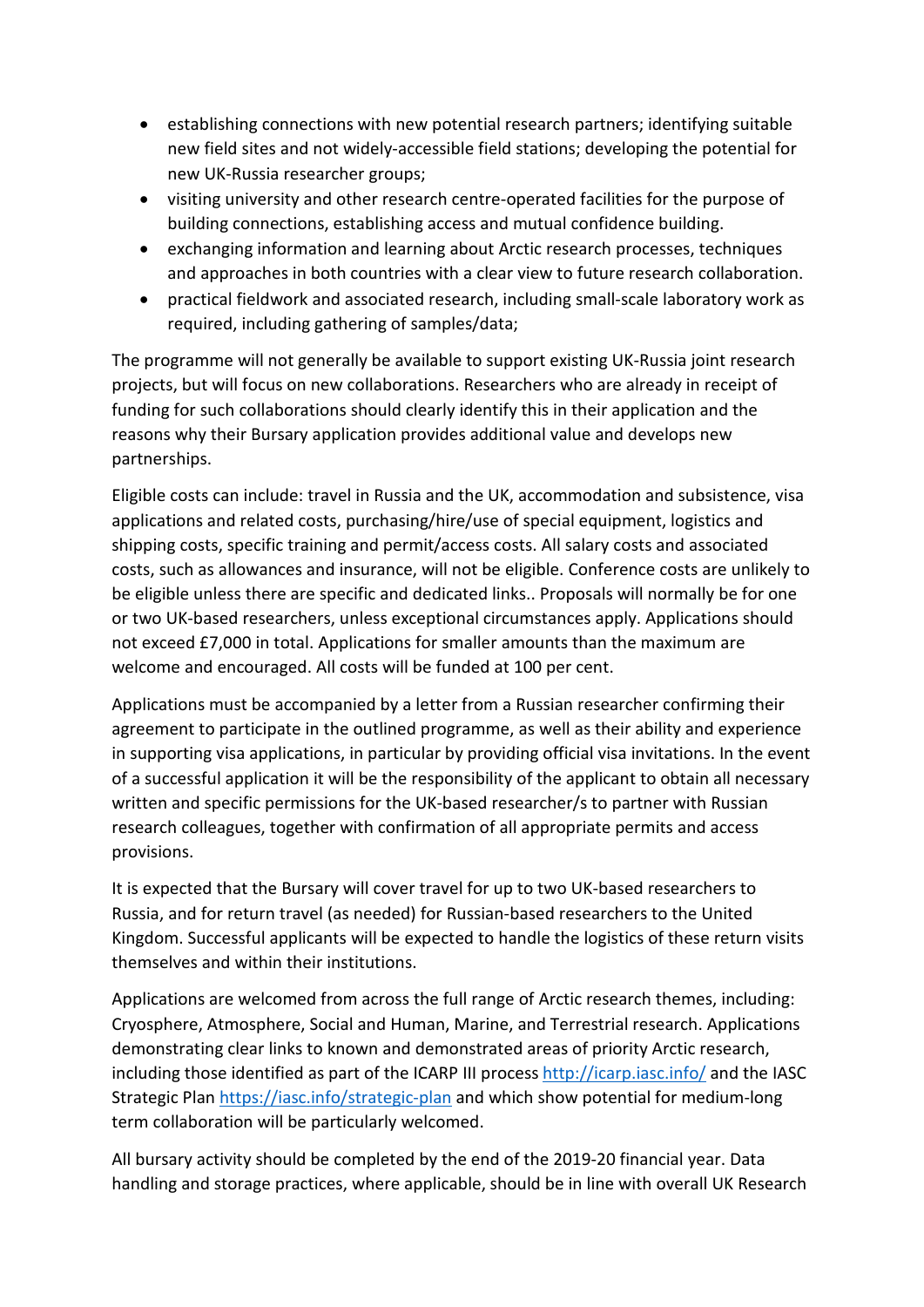and Innovation principles of data management. A short final report will be required, in addition to responses to ad hoc requests.

### **Russian research partners**

Eligible Russian research partners include those in universities, local and national research centres, and, where appropriate, state institutions. It is not expected that private sector researchers will normally be eligible to be included within the Bursary application.

## **Application and assessment process**

You are strongly encouraged to contact the NERC Arctic Office to discuss your proposal and eligibility at an early stage before submitting an application.

Applications must not exceed three pages A4 (12 point text). They must be submitted electronically to the NERC Arctic Offic[e arctic@bas.ac.uk](mailto:arctic@bas.ac.uk) by **1600 on Friday 27 September 2019** in pdf format.

Supporting documentation such as CVs and confirmation letters can be in addition to the three page limit.

The application must include:

- An executive summary (200 words maximum)
- A description of the work to be undertaken by the UK applicant, including details of the role and responsibilities of the UK researcher
- A description of expected outputs and outcomes/impact
- Details of the Russian project/partners/researchers with which the UK project will link
- A full breakdown of expected costs, including those for any return visits by Russian researchers
- A confirmation letter from an appropriate Russian researcher with their agreement to participate, including where specified, to host UK-based researchers at their facilities in Russia and their ability to travel to the UK.
- Evidence of where the proposed work can lead to further medium-long term UK-Russia Arctic research collaboration
- Confirmation of the UK employment status of the intended recipient of the bursary. Self-declaration is sufficient.
- A two-page (max.) CV containing full contact details of the applicant, including e-mail and telephone details

The review of applications will be undertaken by a small team, led by the NERC Arctic Office. The criteria used will include the assessment of all evidence provided, and will include: